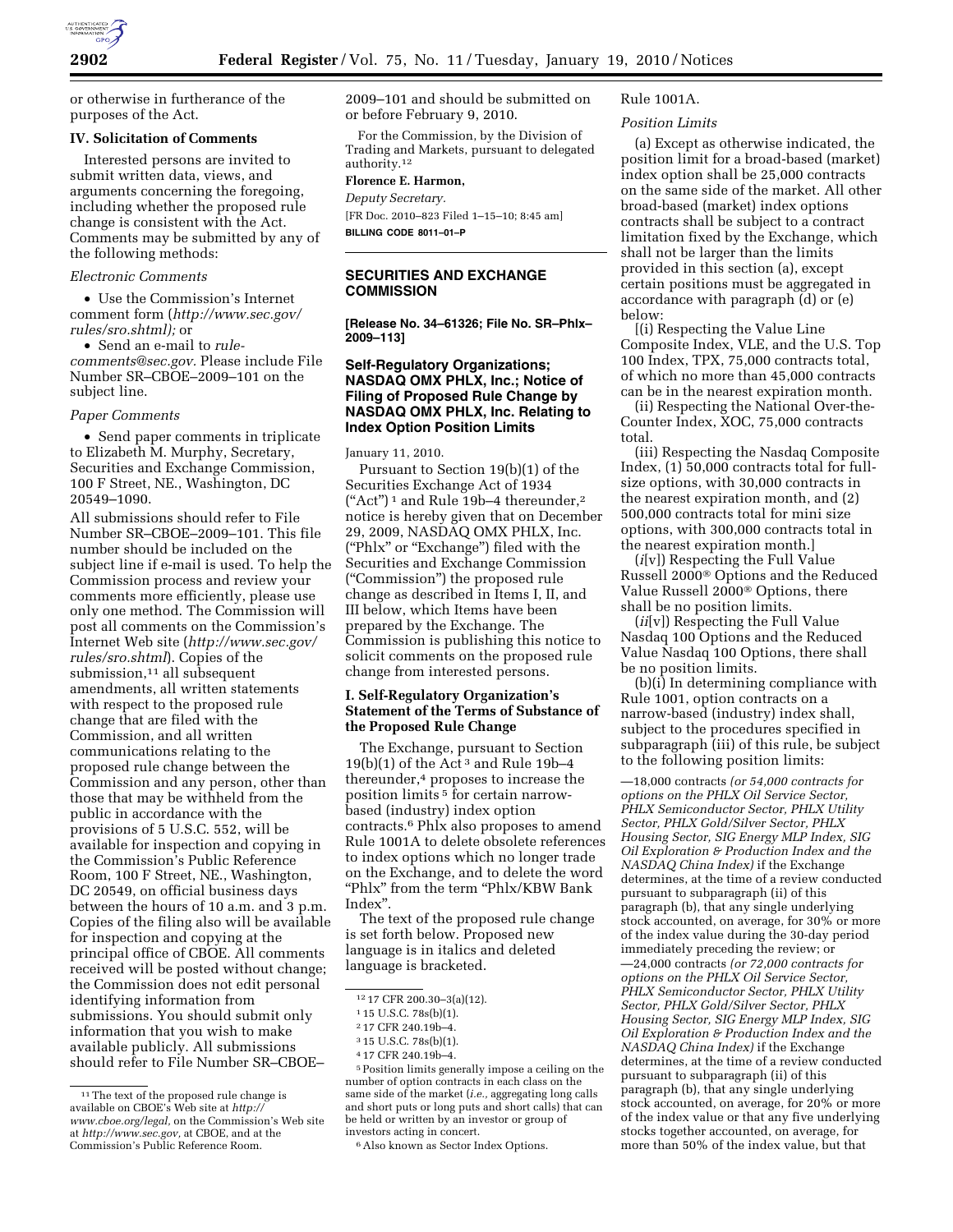no single stock in the group accounted, on average, for 30% or more of the index value, during the 30-day period immediately preceding the review; or

—31,500 contracts *(or 94,500 contracts for options on the PHLX Oil Service Sector, PHLX Semiconductor Sector, PHLX Utility Sector, PHLX Gold/Silver Sector, PHLX Housing Sector, SIG Energy MLP Index, SIG Oil Exploration & Production Index and the NASDAQ China Index)* if the Exchange determines that the conditions specified above which would require the establishment of a lower limit have not occurred, or

—44,000 contracts total with respect to the [Phlx/]KBW Bank Index.

(ii)–(iii)—No Change.

(c) Reporting Requirements for Options on Market Indexes.—Each member or member organization that maintains a position on the same side of the market [in excess of 60,000 contracts for its own account or for the account of a customer in the Value Line Composite Index, VLE, and the U.S. Top 100 Index, TPX or the National Over-the-Counter Index, XOC, or] in excess of 100,000 contracts for its own account or for the account of a customer in the Full Value Russell 2000® Options, RUT; or in excess of 100,000 contracts for its own account or for the account of a customer in the Full Value Nasdaq 100 Options, NDX must file a report with the Exchange that includes, but is not limited to, data related to the option position, whether such position is hedged and if applicable, a description of the hedge and information concerning collateral used to carry the position. Registered Options Traders are exempt from this reporting requirement. For positions exceeding the position limit in paragraph (a), Commentary .01 contains the requirements for qualifying for the Index Hedge Exemption under this Rule.

(d)–(e)—No Change. Commentary—No Change. \* \* \* \* \*

# **II. Self-Regulatory Organization's Statement of the Purpose of, and Statutory Basis for, the Proposed Rule Change**

In its filing with the Commission, the Exchange included statements concerning the purpose of and basis for the proposed rule change and discussed any comments it received on the proposed rule change. The text of these statements may be examined at the places specified in Item IV below. The Exchange has prepared summaries, set forth in sections A, B, and C below, of the most significant aspects of such statements.

## *A. Self-Regulatory Organization's Statement of the Purpose of, and Statutory Basis for, the Proposed Rule Change*

#### 1. Purpose

The purpose of the proposed rule change is to increase index option

position limits in Phlx Rule 1001A applicable to options on the PHLX Oil Service Sector, PHLX Semiconductor Sector, PHLX Utility Sector, PHLX Gold/Silver Sector, PHLX Housing Sector, SIG Energy MLP Index, SIG Oil Exploration & Production Index and the NASDAQ China Index) (collectively, the ''Specified Index Options'') in order to attract additional trading interest and promote depth and liquidity in those options.7

Exchange exercise limits in Phlx Rule 1002A, Exercise Limits, which rule is not proposed to be amended, are established by reference to position limits. The proposed increase in position limits would therefore effectively also increase exercise limits.8

The Exchange believes that the current position limits constrain certain investors from trading the Specified Index Options, the markets for which have become well established and liquid. Pursuant to Rule 1001A, the three tiered levels of position limits are 18,000, 24,000, and 31,500 contracts. These position limits, which are similar among all the options exchanges respecting narrow-based index options, are based generally on the degree of concentration of a component stock of the index.9 In some cases the existing position limits for the Specified Index Options force these same investors out of transparent listed markets and into opaque over-the-counter (''OTC'') transactions. The Exchange proposes to increase these limits to 54,000, 72,000, and 94,500 contracts, respectively, for the Specified Index Options.

The Exchange recognizes that the purpose of position limits is to prevent manipulation and protect against

9Specifically, Phlx Rule 1001A(b)(i) currently provides the following position limits for narrowbased index options: (1) 18,000 contracts if the Exchange determines that any single underlying stock accounted, on average, for 30% or more of the index value during the 30-day period immediately preceding the semi-annual review of narrow-based index option position limits; (2) 24,000 contracts if the Exchange determines, at the time of a semiannual review, that any single underlying stock accounted, on average, for 20% or more of the index value or that any five underlying stocks together accounted, on average, for more than 50% of the index value, but that no single stock in the group accounted, on average, for 30% or more of the index value, during the 30-day period immediately preceding the review; or (3) 31,500 contracts if the Exchange determines that the conditions specified above which would require the establishment of a lower limit have not occurred. Additionally, the rule provides that position limits with respect to options on the KBW Bank Index are 44,000 contracts.

disruption of the markets for both the option as well as the underlying security. The Exchange has considered the effects of increased position limits for the Specified Index Options on the marketplace, and believes that manipulation and disruption concerns are addressed by a combination of existing surveillances and the implementation of tiered position limits.

Increasing position limits for the Specified Index Options should increase market transparency to the benefit of the investing public by attracting more existing over the counter transactions in these securities to listed, centrally cleared markets. The Exchange dedicates substantial resources to monitoring the markets for evidence of manipulation or disruption caused by investors with positions at or near current position or exercise limits. The proposed increased position limits would not diminish the surveillance function in this regard. The Exchange believes an increase in position limits for the Specified Index Options at this time would reduce risk for manipulation and also benefit the investing public.

The proposed higher position limits for the Specified Index Options would serve to better accommodate the hedging needs of Exchange market makers and specialists, who are restricted by current position limit levels. Exchange members and customers have indicated that the current position limits hamper their ability to execute investment strategies in respect of narrow-based indexes and have requested increased position limits. The market's need for these higher position limits is particularly critical for institutional hedging and other high volume trading objectives, and in view of the large portfolios common to institutional trading and the tendency to use larger-sized transactions to execute complex cross-market strategies. Floor members have also expressed the negative effect of the current low position limits on index options trading in an exchange environment. The Exchange believes, based on such member and customer requests, that the current position limit levels for the Specified Index Options continue to discourage market participation by large investors as well as institutions that compete to facilitate the trading interests of some of the largest investors. Accordingly, this proposal aims to also accommodate the liquidity and hedging needs of large investors and their facilitators.

Investors that are not able to take large positions in the Specified Index Options

 $\sqrt[7]{\text{The SIG Indexes noted herein are trademarks of}}$ SIG Indices, LLLP.

<sup>&</sup>lt;sup>8</sup> Phlx Rule 1002A, states, in relevant part: "\* \* \* exercise limits for index options contracts shall be equivalent to the position limits described in Rule 1001A.''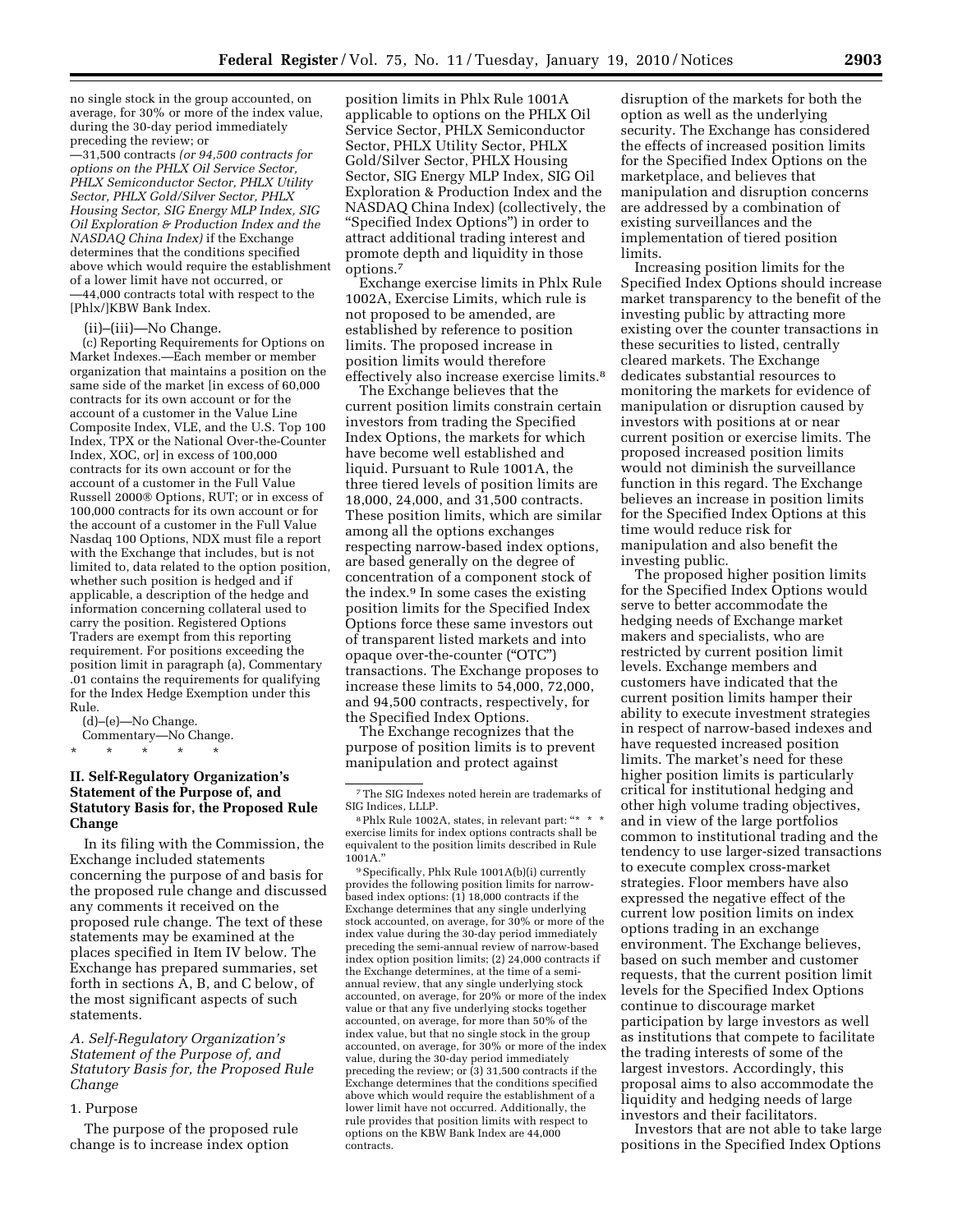due to the restrictive index option position limits of Rule 1001A may resort in the alternative to executing that strategy in the OTC markets, where index option position limit rules do not constrain their ability to structure the desired strategy, and where regulators are limited in their ability to monitor and surveil market activity altogether. In today's evolving regulatory climate, the Exchange believes that the Commission should encourage migration of trading from opaque and largely unregulated OTC markets onto exchanges which are able to provide regulators with greater transparency and control. Additionally, by raising position limits, the Exchange should be able to increase investor participation in its markets for Specified Index Options, thereby reducing even further any potential for manipulation of index option settlement prices.

The Exchange understands based on conversations with Commission staff that the Commission's understanding of appropriate position limit levels is based upon an economic analysis of that issue conducted under the auspices of the Commission over five years ago (the ''SEC Study'').10 The Exchange understands that the goal of the SEC Study's analysis was to determine a methodology for setting optimal position limits for index option contracts in order to minimize the potential for manipulation of the index options' settlement prices. The Exchange also understands that SEC staff have recently reviewed the SEC's study's analysis to reflect changes in market and regulatory environment and have analyzed the Specified Index Options in light of its review.

Markets to buy and sell the individual index component stocks are now much more efficient, liquid, competitive and automated in nature making it highly unlikely that any one person or institution, either acting alone or in concert, could successfully influence the price of an underlying component stock to the extent that would be necessary to measurably affect the settlement price of one of the Specified Index Options. Since 2002, average daily volume has nearly tripled.11 Furthermore, liquidity measures of the

price impact of a trade show an improvement of tenfold or more relative to 2002 values. Finally, the stocks which are the individual index components of the Specified Index Options trade actively on a number of national market centers as well as OTC, and all major market centers have become highly automated and fully linked in response to Regulation NMS.

Finally, the Exchange is proposing to amend Rule 1001A to delete obsolete references to options on the Value Line Composite Index, the U.S. Top 100 Index and the National Over-the-Counter Index, as these index options are no longer traded on the Exchange, and is removing the word ''Phlx'' from the term Phlx/KBW Bank Index, as the index is now known simply as the ''KBW Bank Index''.

#### 2. Statutory Basis

The Exchange believes that its proposal is consistent with Section 6(b) of the Act 12 in general, and furthers the objectives of Section 6(b)(5) of the Act 13 in particular, in that it is designed to promote just and equitable principles of trade, to remove impediments to and perfect the mechanism of a free and open market and a national market system, and, in general to protect investors and the public interest, by establishing increased position limits for the Specified Index Options which should allow more efficient use of those options by market participants.

#### *B. Self-Regulatory Organization's Statement on Burden on Competition*

The Exchange does not believe that the proposed rule change will impose any burden on competition not necessary or appropriate in furtherance of the purposes of the Act.

*C. Self-Regulatory Organization's Statement on Comments on the Proposed Rule Change Received From Members, Participants or Others* 

No written comments were either solicited or received.

## **III. Date of Effectiveness of the Proposed Rule Change and Timing for Commission Action**

Within 35 days of the date of publication of this notice in the **Federal Register** or within such longer period (i) as the Commission may designate up to 90 days of such date if it finds such longer period to be appropriate and publishes its reasons for so finding or (ii) as to which the self-regulatory

organization consents, the Commission will:

(a) by order approve such proposed rule change, or

(b) institute proceedings to determine whether the proposed rule change should be disapproved.

## **IV. Solicitation of Comments**

Interested persons are invited to submit written data, views, and arguments concerning the foregoing, including whether the proposed rule change is consistent with the Act. Comments may be submitted by any of the following methods:

#### *Electronic Comments*

• Use the Commission's Internet comment form (*http://www.sec.gov/ rules/sro.shtml*); or

• Send an e-mail to *rulecomments@sec.gov.* Please include File Number SR–Phlx–2009–113 on the subject line.

#### *Paper Comments*

• Send paper comments in triplicate to Elizabeth M. Murphy, Secretary, Securities and Exchange Commission, 100 F Street, NE., Washington, DC 20549–1090.

All submissions should refer to File Number SR–Phlx–2009–113. This file number should be included on the subject line if e-mail is used. To help the Commission process and review your comments more efficiently, please use only one method. The Commission will post all comments on the Commission's Internet Web site (*http://www.sec.gov/ rules/sro.shtml*). Copies of the submission, all subsequent amendments, all written statements with respect to the proposed rule change that are filed with the Commission, and all written communications relating to the proposed rule change between the Commission and any person, other than those that may be withheld from the public in accordance with the provisions of 5 U.S.C. 552, will be available for inspection and copying in the Commission's Public Reference Room, on official business days between the hours of 10 a.m. and 3 p.m. Copies of the filing also will be available for inspection and copying at the principal office of the Exchange. All comments received will be posted without change; the Commission does not edit personal identifying information from submissions. You should submit only information that you wish to make available publicly. All submissions should refer to File Number SR–Phlx– 2009–113 and should be submitted on or before February 9, 2010.

<sup>10</sup>Exchange staff had previously discussed with Commission staff the issue of the position limits counseled by the SEC Study in the context of an earlier proposed rule change filed by the Exchange to raise the Sector Index option contracts' position limits. That filing was ultimately withdrawn by the Exchange at Commission staff's request. *See* SR– Phlx–2008–56.

<sup>11</sup> In 2002 United States equities markets averaged 77 billion shares traded per month. So far in 2009 United States equities markets are averaging 225 billion shares traded per month—nearly three times the trading volume of the 2002 markets.

<sup>12</sup> 15 U.S.C. 78f(b).

<sup>13</sup> 15 U.S.C. 78f(b)(5).